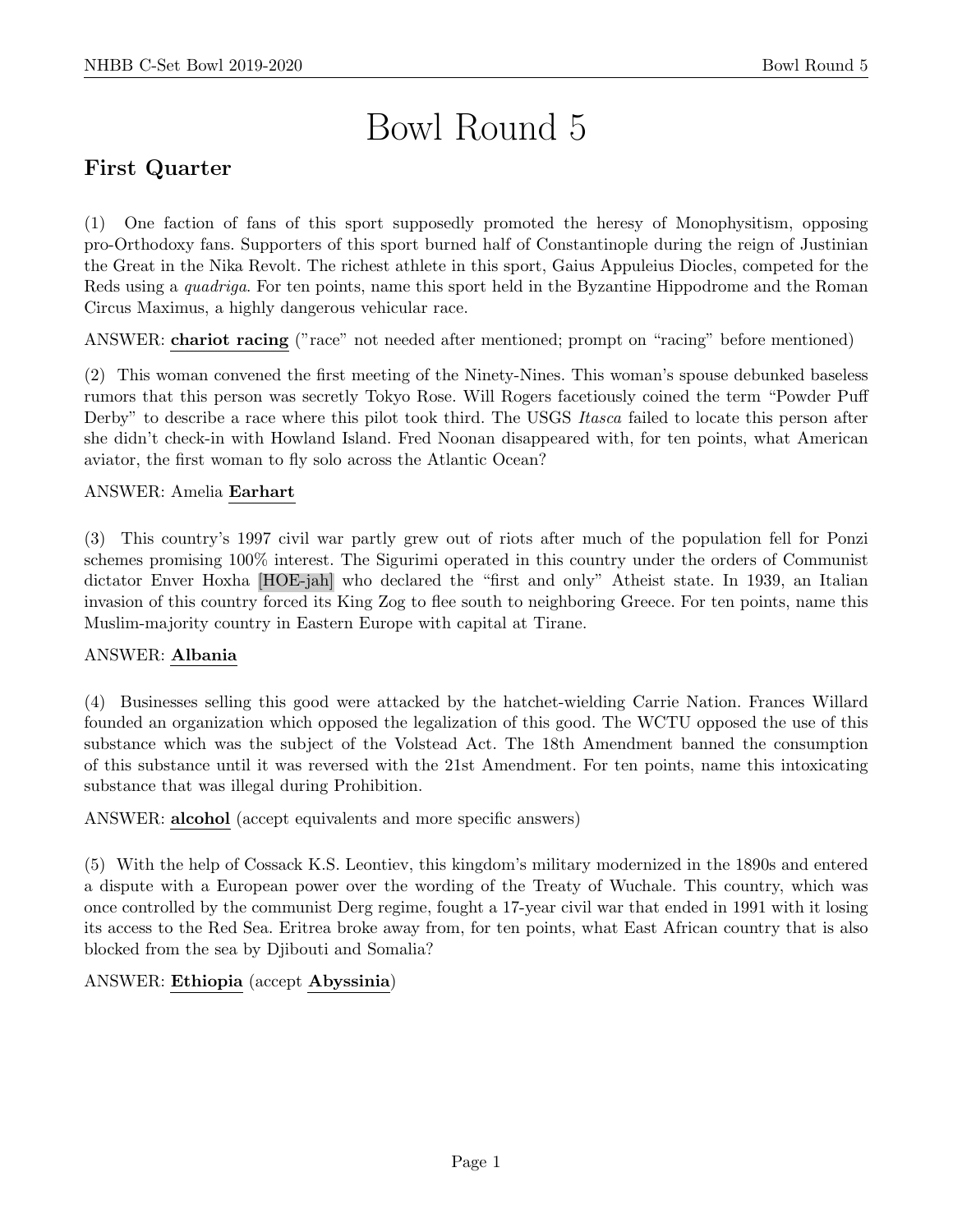(6) During a siege in this conflict, the victorious commander allegedly remarked "we have passed" in response to a speech by Dolores Ibarruri. A so-called Fifth Column of sympathetic civilians aided attackers during a battle won by Emile Mola in this war. The Carlists and Falangists were united during this conflict to defeat the Republicans. Francisco Franco won, for ten points, what conflict that included the Siege of Madrid?

#### ANSWER: Spanish Civil War

(7) A genre of music developed in this city was originally called "la-la" and was pioneered by Clifton Chenier, "The King of Zydeco." A band leader from this city headed the Red Hot Peppers and composed the "King Porter Stomp." The Original Dixieland Jass Band pioneered traditional jazz in this city, which was also home to a trumpeter who recorded "West End Blues" and "What a Wonderful World." "Jelly Roll" Morton and Louis Armstrong hailed from, for ten points, what city where musicians parade down Bourbon Street during Mardi Gras?

#### ANSWER: New Orleans

(8) The South African Police Service murdered 17 strikers who extracted this commodity in the Marikana Massacre. Great Zimbabwe merchants often traded this commodity for porcelain and silk with the Sultanate of Kilwa. A colony named for this commodity first fell to a European power after multiple Anglo-Ashanti Wars. For ten points, name this commodity that, along with salt, was the primary trade good of medieval and early modern West Africa.

#### ANSWER: gold

(9) Robert Nozick has advocated for a "watchman" type of this entity, which he details in a book that pairs this entity with Anarchy and Utopia. According to Max Weber [VAY-ber], this entity has a monopoly on the legitimate use of force. When these entities coincide with a particular ethnicity, they are called the "nation" type. For ten points, give this term that describes certain governmental entities as well as divisions of the USA like Vermont and Hawaii.

ANSWER: states (prompt on government(s) before mentioned)

(10) During this man's presidency, John Fries organized a rebellion by the Pennsylvanian Dutch. This President signed a set of four laws that increased his power to deport French immigrants and that criminalized anti-government libel, the Alien and Sedition Acts. The "Midnight Judges" were appointed by this man to promote Federalist interests in the court system shortly before leaving office. Thomas Jefferson succeeded, for ten points, what 2nd President of the United States?

#### ANSWER: John Adams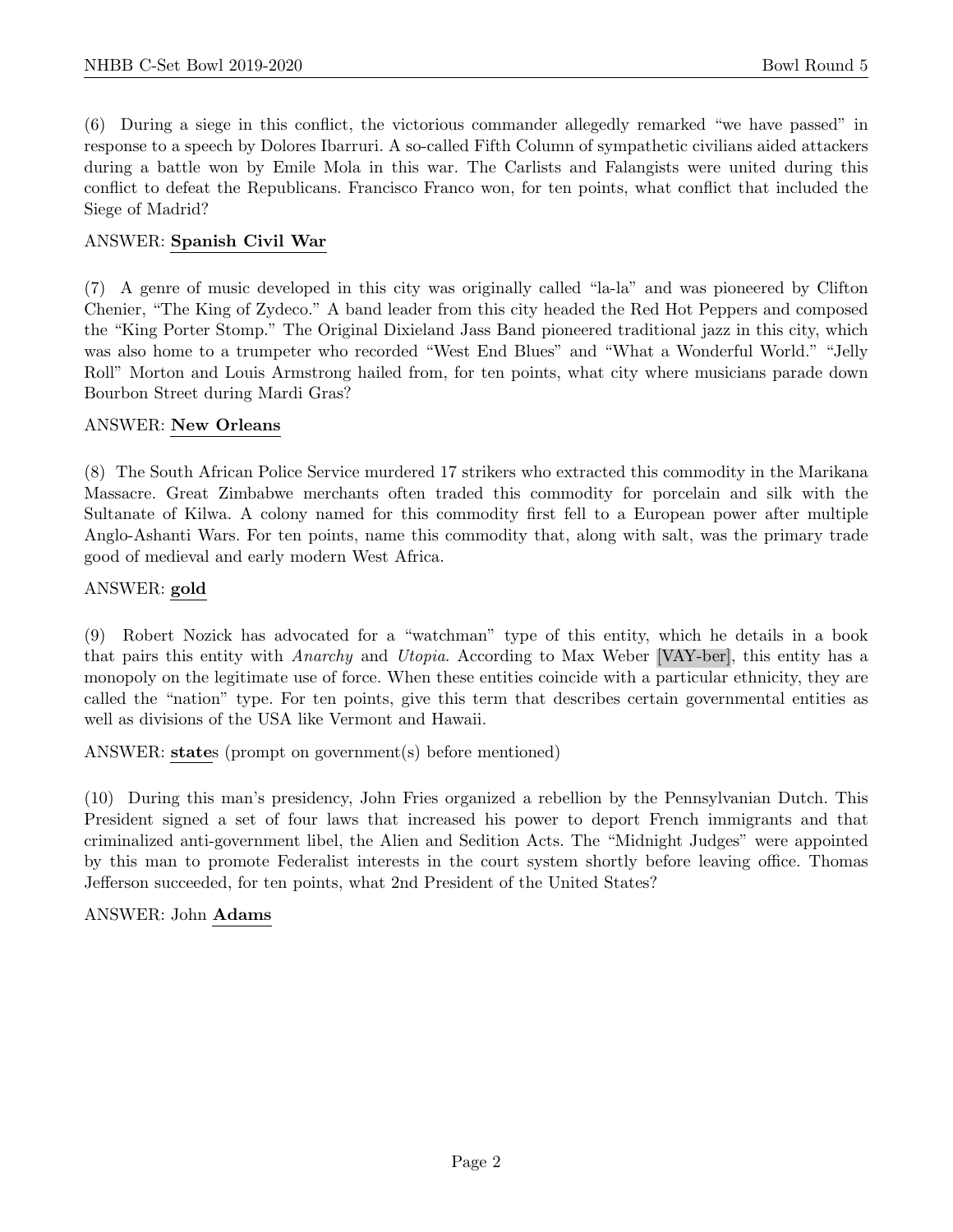# Second Quarter

(1) A story about this man claims he was impersonated by his wife Pompeia Plotina. During the reign of this man, Lusius Quietus ended the Kitos revolt. This man commissioned Apollodorus of Damascus to create a bridge over the Danube. This man's victory at Tapae, and thus his conquest of Dacia, are commemorated in a spiral bas relief located upon a namesake column in the Forum. For ten points, name this second of the Five Good Emperors.

# ANSWER: Trajan

BONUS: Trajan was succeeded by this man who ordered the construction of a wall to separate Roman Britain from the Picts.

# ANSWER: Hadrian

(2) This Regionalist work was inspired by the artist's visit to the town of Eldon, Iowa and titled for a style of architecture that appears in the farmhouse in the background. The central figures in this painting were modeled by the artist's dentist and sister, who was irritated when this painting was originally exhibited as "an Iowa farmer and his wife." For ten points, name this Grant Wood double portrait of a stoic pitchfork-holding farmer and his unamused daughter.

# ANSWER: American Gothic

BONUS: American Gothic was awarded third prize in a competition held by this midwestern city's Art Institute, which then purchased the painting for its collection.

# ANSWER: (Art Institute of) Chicago

(3) Francis Parkman examined this route in a work subtitled Sketches of Prairie and Rocky-Mountain Life. Jedediah Smith, one of the early fur trappers to map this route, discovered its South Pass. Other routes such as the Bozeman Trail followed the eastern half of this route. Travelers along this route rode in Conestoga wagons to the Willamette Valley. For ten points, name this route used by the settlers of a namesake northwestern state.

# ANSWER: Oregon Trail

BONUS: Most settlers travelling the Oregon Trail started out in Independence, a town in this state.

# ANSWER: Missouri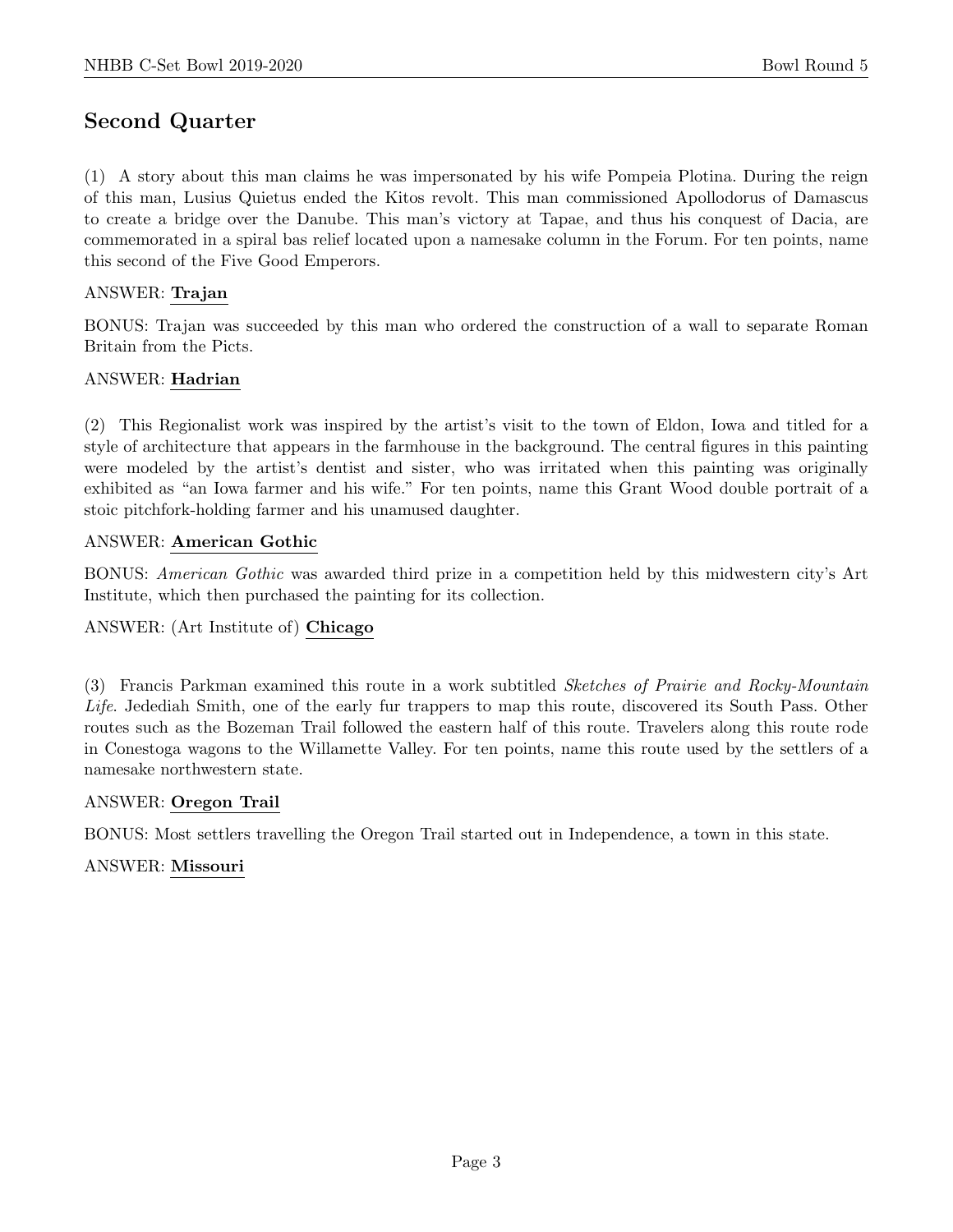(4) Tourists to this town can read a historic inscription about its founding on Egg Rock and walk a replica of the Old North Bridge. According to a "Hymn" named for this town, "Here once the embattled farmers stood, / And fired the shot heard round the world." For ten points, name this Massachusetts town that, with Lexington, was the site of the opening clashes of the American Revolution.

#### ANSWER: Concord

BONUS: "Concord Hymn" was written by this American poet and transcendentalist, a friend of Henry David Thoreau.

#### ANSWER: Ralph Waldo Emerson

(5) Martin Garcia Onez de Loyola led an expedition to capture the last emperor of these people, Tupac Amaru. Legendarily, a ruler of this empire came out of Pacaritambo holding a golden staff after being birthed from the divine pairing of Mama Killa and Inti. This empire that used the knot system of quipu experienced a civil war between Huascar and Atahualpa. For ten points, name this South American empire conquered by the conquistador Francisco Pizarro.

#### ANSWER: Incan Empire

BONUS: This capital city of the Incan Empire is home to the Coricancha temple. Pachacuti built the empire from this city.

#### ANSWER: Cuzco

(6) Despite the outcome of this battle, the Maypenny Commission still seized control of "Paha Sapa." Mitch Bouyer, a scout hired by the United States Crow Agency, died during this battle. After attacking a village filled with women and children, forces under Marcus Reno were isolated from the rest of this battle. Sitting Bull and Crazy Horse led the winning forces at, for ten points, what 1876 battle, the last stand of George Custer?

ANSWER: Battle of the Little Bighorn [accept Custer's Last Stand before it is read; accept Battle of Greasy Grass)

BONUS: "Paha Sapa" is the Lakota word for this rugged region of South Dakota, and parts of Wyoming, that experienced a gold rush in the 1870s.

# ANSWER: Black Hills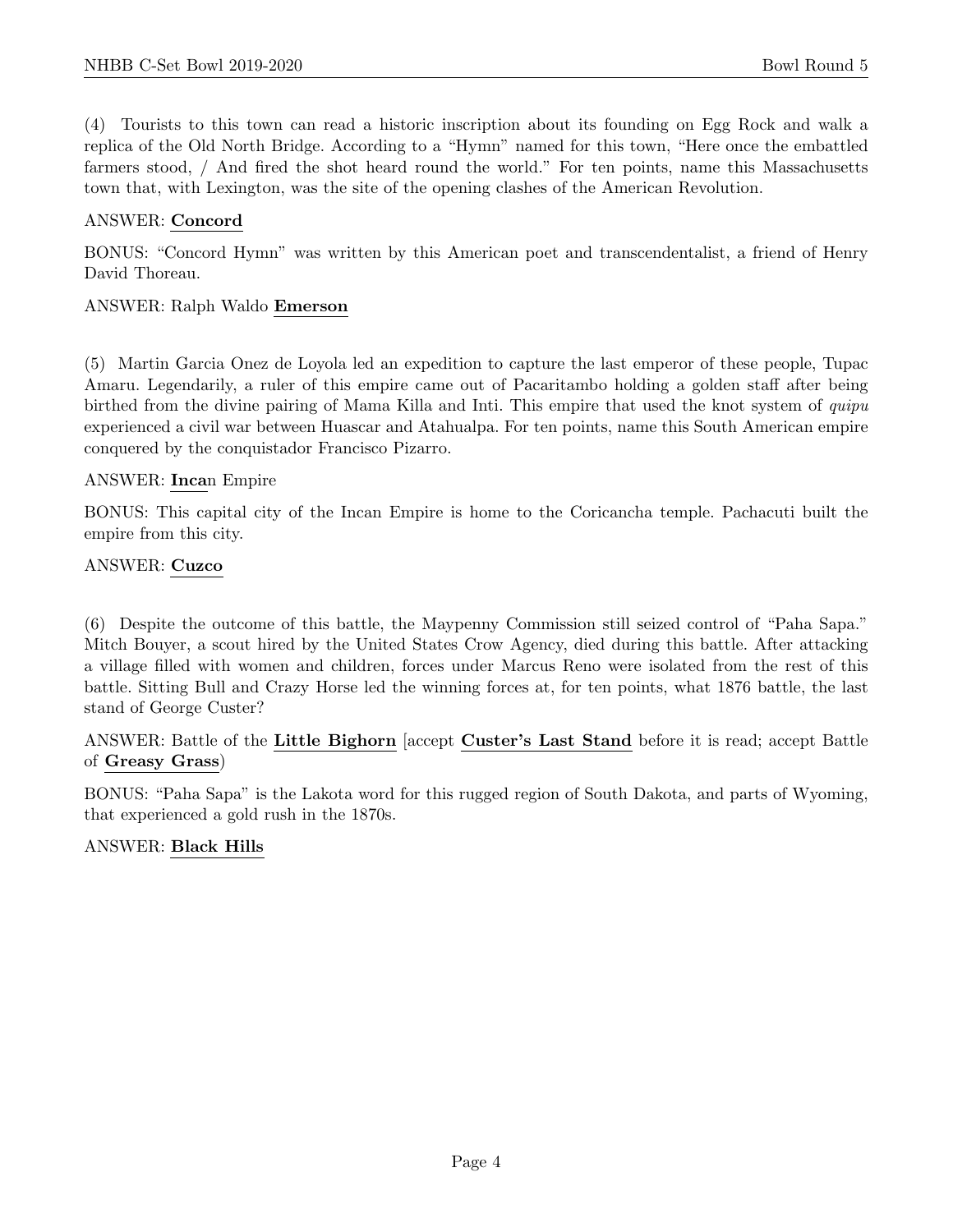(7) When syncretized with the Egyptian god Amun, this Roman deity was depicted with ram horns. The Flamen Dialis was the high priest of this deity, who formed the Archaic Triad with Quirinus and Mars. In the Metamorphoses, this deity transforms into an eagle to kidnap the Phrygian prince Ganymede; in the form of a bull, this god kidnapped Europa. This son of Saturn was the husband of Juno and the father of Minerva. For ten points, name this chief Roman god, the Roman equivalent of Zeus.

ANSWER: Jupiter (accept Jove; do not accept or prompt on "Zeus")

BONUS: The Metamorphoses was written by this Roman poet, who was exiled to the Black Sea city of Tomis by Augustus Caesar in 8 AD.

ANSWER: Ovid (or Publius Ovidius Naso)

(8) This country's constitution, the Henrician Articles, defined the rights of its elected kings. The Union of Krewo was a precursor to this country created when a Jagiellon ascended the throne. In this country, any member of its legislature could veto a bill through *Liberum veto*. Prussia, Austria, and Russia partitioned this country three times. The Union of Lublin created, for ten points, what country governed from Krakow and Vilnius?

ANSWER: Poland-Lithuania (or the Polish-Lithuanian Commonwealth)

BONUS: Poland-Lithuania participated in this early 18th century war in which a Russia-led coalition curbed the growing power of Sweden.

ANSWER: Great Northern War

# Third Quarter

The categories are  $\dots$ 

- 1. Mexican-American War
- 2. Alexander the Great
- 3. Australia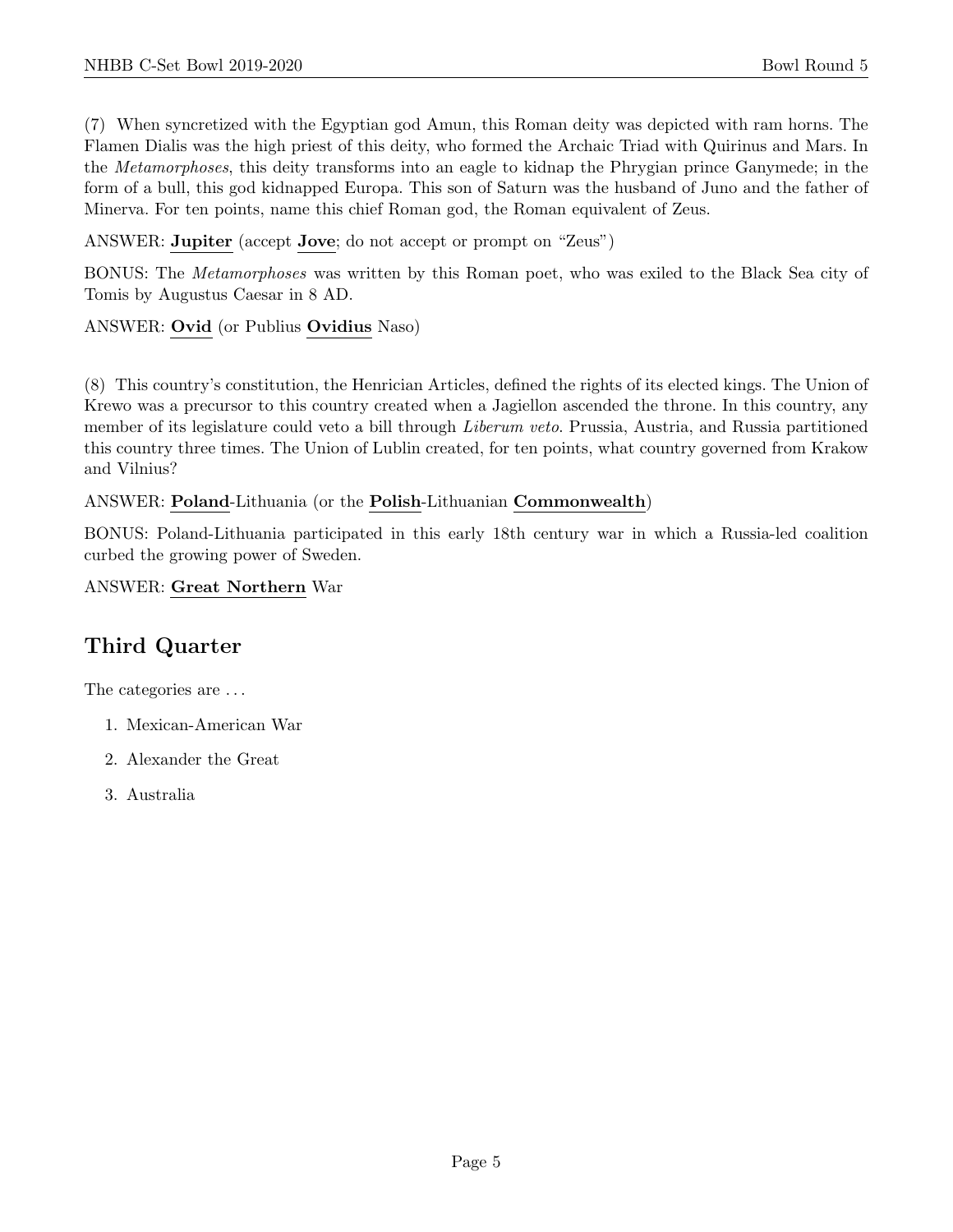# Mexican-American War

Name the...

(1) State whose border with Mexico was set along the Rio Grande after the war.

# ANSWER: Texas

(2) Future Confederate President who fought in the war.

# ANSWER: Jefferson Davis

(3) Democratic President who led the United States during the war.

# ANSWER: James K. Polk

(4) 1848 treaty that ended the war.

# ANSWER: Treaty of Guadalupe Hidalgo

(5) Resolution called for by Abraham Lincoln that demanded to know where American blood was spilled.

# ANSWER: Spot Resolution(s)

(6) Never-passed bill that would have banned slavery in territory acquired during the war.

# ANSWER: Wilmot Proviso

(7) Battalion composed of Irish-Americans that fought for the Mexican Army.

# ANSWER: Saint Patrick's Battalion

(8) 1846 battle in which the namesake captain was ambushed by a Mexican army outnumbering him 20 to 1.

# ANSWER: Thornton Affair (accept Thornton Skirmish; accept Thornton's Defeat; accept Rancho Carricitos)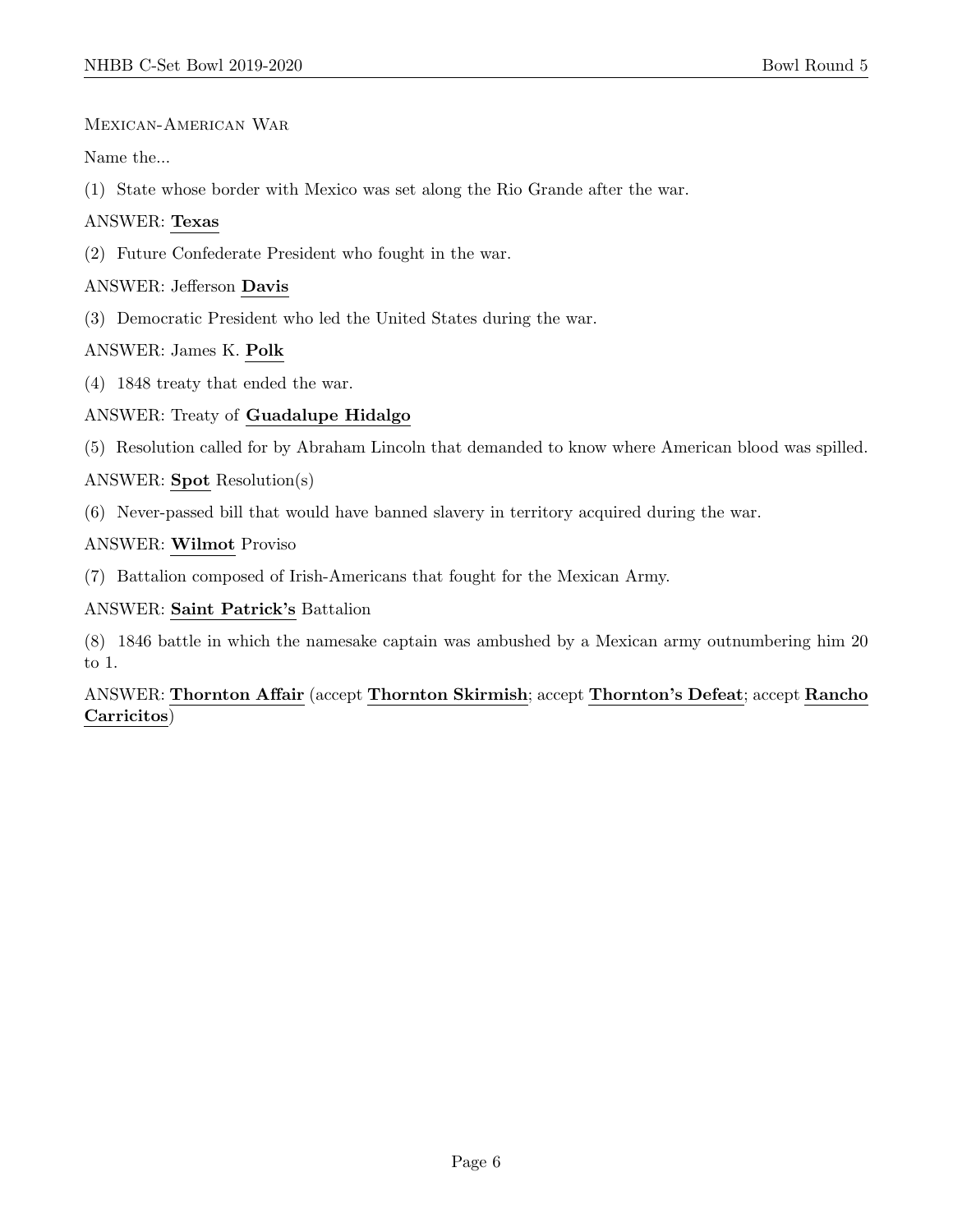# Alexander the Great

Name the...

(1) Kingdom he ruled in northern Greece.

# ANSWER: Macedonia

(2) Previous king, his father, who was assassinated in 336 BC.

# ANSWER: Philip II of Macedon (prompt on Philip)

(3) City, destroyed by Mount Vesuvius, where a mosaic of him was found.

# ANSWER: Pompeii

(4) 333 BC battle where he defeated Darius III, two years before Darius" ultimate defeat at Gaugamela.

# ANSWER: Battle of Issus

(5) Beloved horse who he supposedly tamed by hiding his shadow.

# ANSWER: Bucephalus

(6) Battle where that horse died near a namesake river in India.

# ANSWER: Battle of the Hydaspes River

(7) Phoenician island city where he constructed a causeway to allow an attack.

# ANSWER: Tyre

(8) Collective name for his generals, who fought several wars to divide his empire.

# ANSWER: Diadochi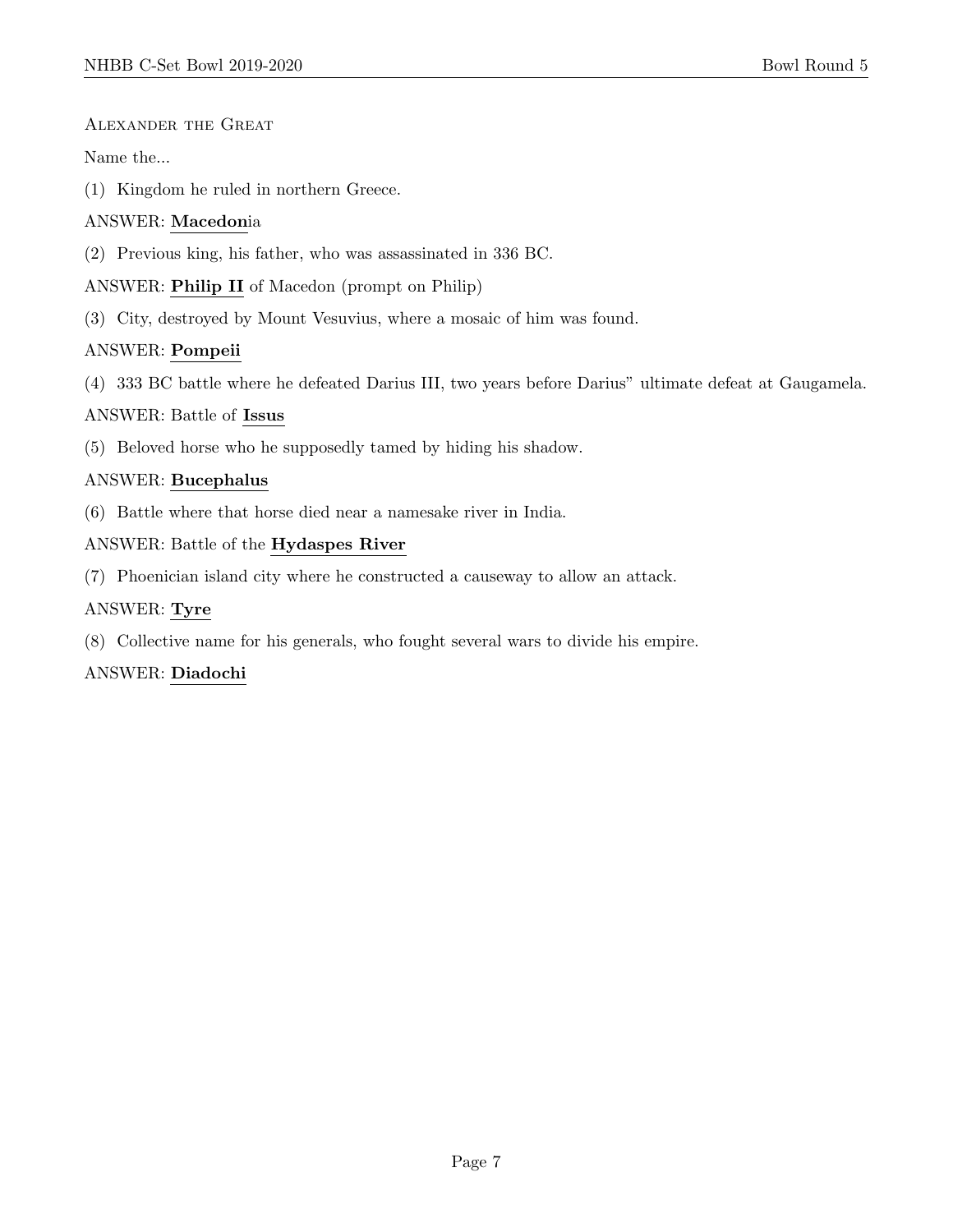#### **AUSTRALIA**

Name the...

(1) Country that colonized it as a penal colony.

ANSWER: United Kingdom of Great Britain and (Northern) Ireland (accept UK; accept Great Britain; accept England)

(2) City ceremoniously built by King O'Malley contained in the Federal Capital Territory.

# ANSWER: Canberra

(3) Vast, remote area explored by the Afghan Cameleers that comprises most of Australia's interior.

# ANSWER: outback

(4) Country with which it formed the ANZAC Corps.

# ANSWER: New Zealand

(5) Flightless bird that "won" a "war" against Australian wildlife management in 1932.

# ANSWER: emus

(6) First female Prime Minister of Australia, a Labor politician who led from 2010-2013.

# ANSWER: Julia Gillard

(7) 1854 rebellion started by gold miners in Ballarat.

ANSWER: Eureka Stockade (or Eureka Rebellion)

(8) Prime Minister who mysteriously disappeared while swimming in 1967.

ANSWER: Harold Holt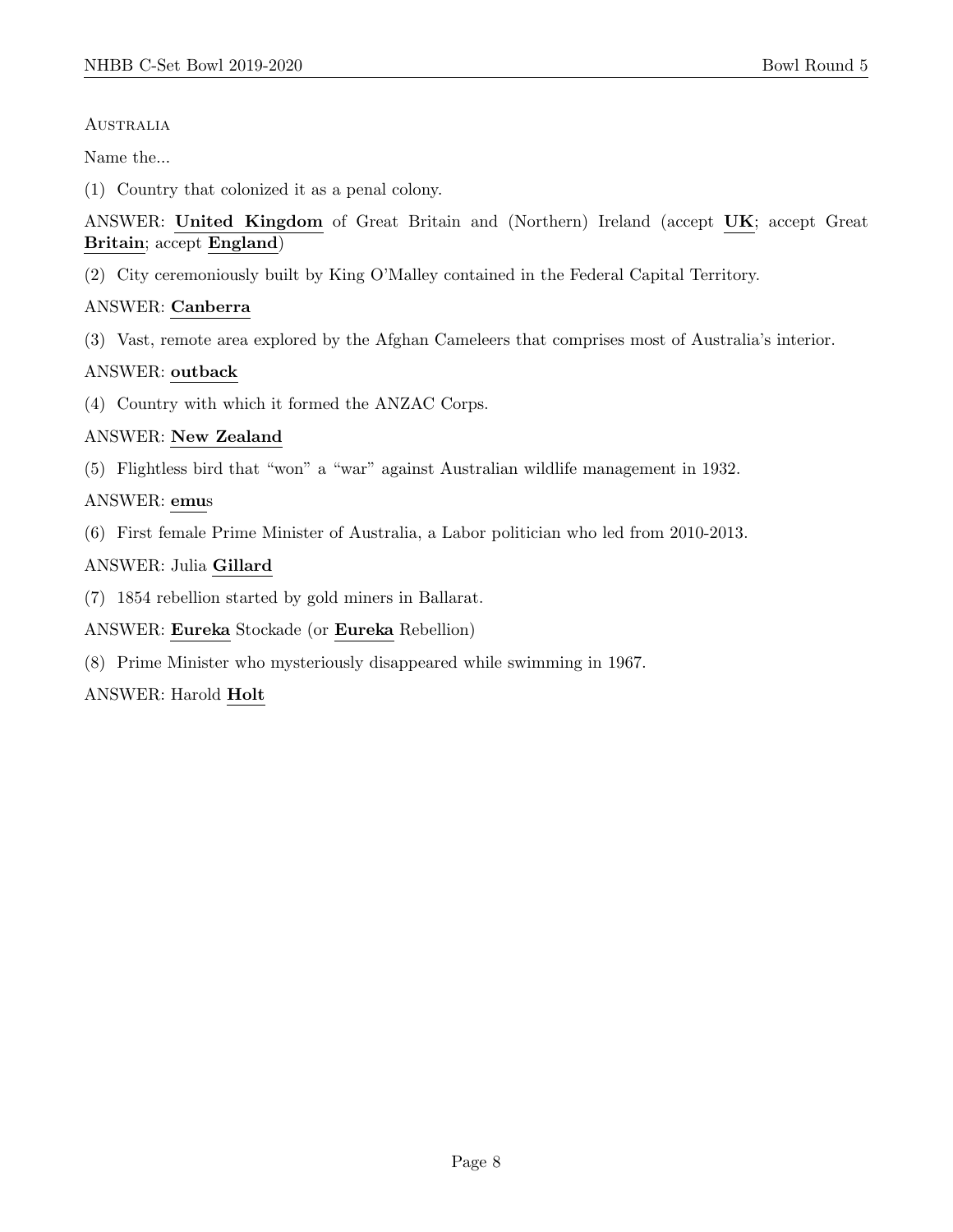# Fourth Quarter

(1) Leroy Gore ran a front-page editorial calling for the recall of this man after he disrespected Ralph Zwicker. In an election against Robert La Follete Jr. this man said "Congress needs a  $(+)$  tail-gunner." This man orchestrated his own political downfall when he organized a series of 1954 hearings investigating the army. In a speech in (\*) Wheeling, West Virginia, this man claimed to have a list of 205 names of workers in the State Department. For ten points, name this Wisconsin senator who started a 1950s witch hunt for hidden Communists.

# ANSWER: Joseph McCarthy

(2) A member of this family sent the adviser Drouyn to resolve the Luxembourg dispute with  $(+)$  Prussia. In 1864, a member of this family overthrew the government of Benito **Juarez to place the Hapsburg (\*)** Maximillian I on the throne of Mexico. Another member of this family seized control of Spain, sparking the Peninsular War. For ten points, name this family that had two Emperors of France, both named Napoleon.

# ANSWER: Bonaparte

(3) This man declared that "peaceable secession" was impossible and that he was not a "Northern man, but an American" in the Seventh of March speech. During a debate with Robert (+) Hayne, this man declared "Liberty and Union, now and forever, one and inseparable." This man helped resolve the Maine boundary dispute after signing a  $(*)$  treaty with Great Britain's Ashburton. For ten points, name this member of the Great Triumvirate, a politician from Massachusetts.

# ANSWER: Daniel Webster

(4) John Love and John Sawhill were informally called "czars" of this concept, reflecting their influence on American policy in the 1970s. The Nuclear Regulatory Commission joined a cabinet department for this concept established by  $(+)$  Jimmy Carter in 1977; the department's current Secretary is a former Presidential candidate who (\*) forgot that he wanted to eliminate the department in a 2011 debate, former Texas governor Rick Perry. For ten points, name this Cabinet department that includes the management of oil and natural gas production.

ANSWER: energy (accept energy czar; accept Department of Energy or Secretary of Energy)

(5) Private landlords in this country controversially maintained control over two-thirds of their land following an 1861 emancipation reform. This country was the home of the People's (+) Will, a revolutionary group that, in 1881, assassinated the leader of this country. This country ended its institution of (\*) serfdom in the aftermath of its loss in the Crimean War. For ten points, name this country where Tsar Alexander II was assassinated in St. Petersburg.

# ANSWER: Russia